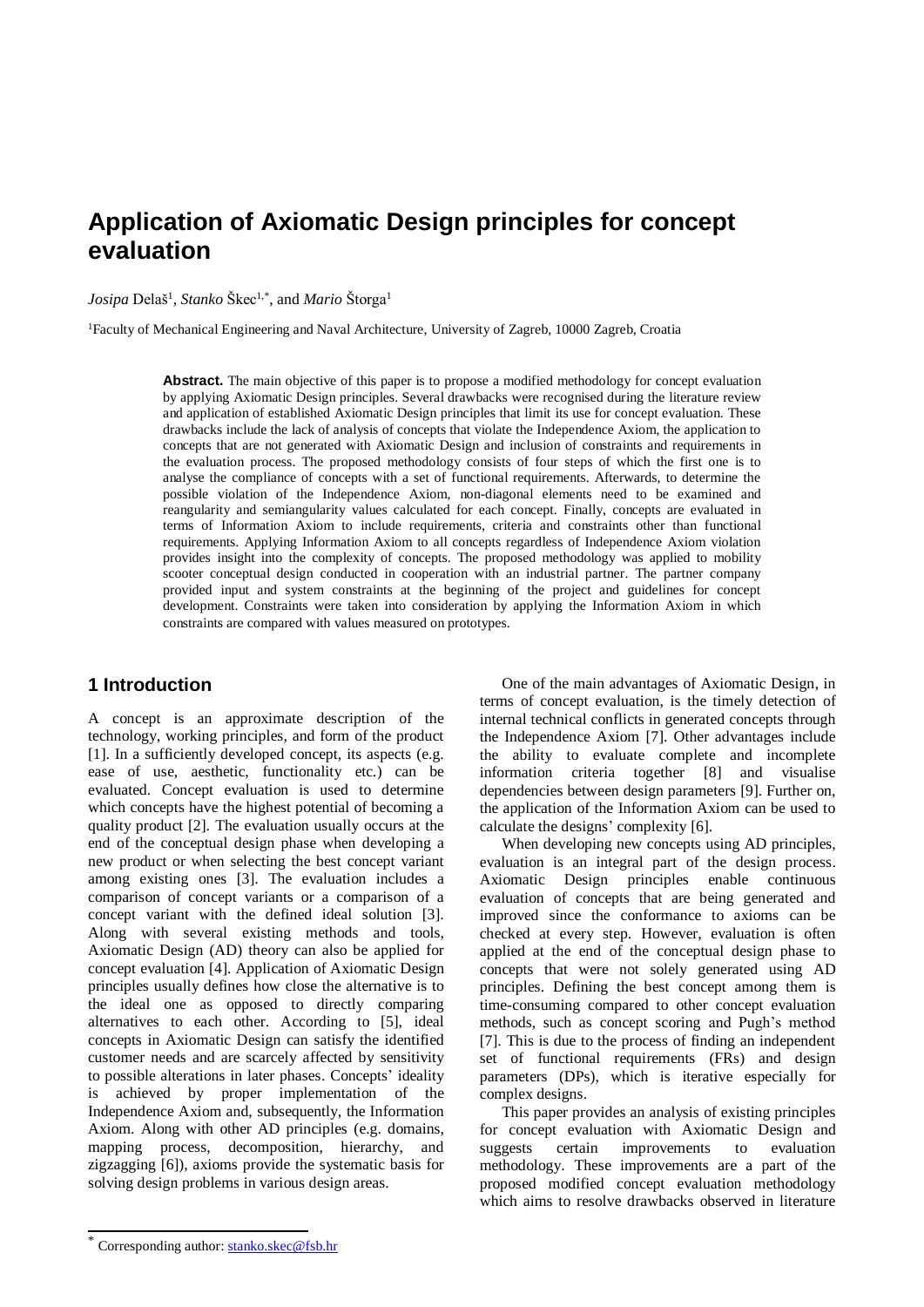as well as in the implementation of AD principles in concept evaluation. A case study serves as the validation of the proposed methodology which, combined with the conducted literature review, provided the basis for the discussion and the conclusion.

### **2 Theoretical background**

Design using AD principles begins with defining functional requirements by reformulating customer needs (CNs) in a way that completely characterises the functional needs of a product. This first step enables comparison of different concepts designed to satisfy the same customer needs. The process of defining or selecting a DP that satisfies a certain FR is called the physical mapping [10]. Definition of DPs on higher decomposition level as specific solutions should be avoided, due to the risk of constraining the definitions of lower-level FRs and DPs. Instead, they can represent conceptual entities whose definition is extracted from the corresponding FR to prevent making early choices. Designs are detailed by decomposing FRs and DPs from a high level of abstraction to lower levels which contain detailed modularity elements [9]. The decomposition is achieved by zigzagging from FRs and DPs on different levels. From DPs on the higher-level, we define FRs on the lower level that completely satisfy the highest-level FR. DPs are then defined for lower-level FRs accordingly. These relationships between FRs and DPs are recorded in the design matrix.

The design matrices present the basis for the concept evaluation in terms of Axiomatic Design principles. The relationship between a specific FR and a corresponding DP found in the design matrix is called coupling. The Independence Axiom says that in an acceptable design, FRs and DPs are related in such a way that a specific DP can be adjusted to satisfy its corresponding FR without affecting other FRs [11]. Designs defined as uncoupled have coupling only in the main matrix diagonal and completely fulfil the Independence Axiom. The decoupled design has couplings on one side of the main matrix diagonal as well and therefore partially satisfies the Independence Axiom. Coupled design violates the Independence Axiom as it has couplings on both sides of the main matrix diagonal.

Concept evaluation using AD principles is based on a claim that a good concept completely satisfies the Independence Axiom. Depending on the number of couplings and design matrix size, in certain cases, it can be easy to distinguish which concept satisfies the Independence Axiom the most (by only looking at the design matrices). In other cases, independence is measured by calculating reangularity (R) and semiangularity (S). Reangularity relates the angles between the axes of the design parameters, while semiangularity measures the magnitude of the diagonal elements [12]:

$$
R = \prod_{\substack{i=1, n-1 \\ j=1+i, n}} \sqrt{1 - \frac{\left(\sum_{k=1}^{n} A_{ki} A_{kj}\right)^2}{\left(\sum_{k=1}^{n} A_{ki}^2\right)\left(\sum_{k=1}^{n} A_{kj}^2\right)}}
$$
(1)

$$
S = \prod_{j=1}^{n} \frac{|A_{jj}|}{\sqrt{\sum_{k=1}^{n} A_{kj}^{2}}}
$$
 (2)

In these equations, *A* refers to the value inside the design matrix in the row defined with the first index and the column defined with the second index.

*R* value decreases as the degree of coupling increases. For  $R = S = 1$ , the design is completely uncoupled, and for  $R = S < I$  the design is decoupled. This calculation presents the basis for the coupling analysis which determines whether the Independence Axiom has been satisfied, and is implemented as the first part of the evaluation using AD principles. Procedure found in [11] is the most common for conceptualisation and analysis of the generated concepts with Axiomatic Design. It states that if multiple designs satisfy the Independence Axiom, the best among them is chosen by utilising the Information Axiom [[Fig. 1\]](#page-1-0). The Information Axiom states that the information content in a design should be minimised. In other words, the design that results in the highest probability of meeting design specifications is the best one [11]. The highest probability of success indicates the lowest amount of information needed to manufacture (produce) the design [10]. However, the Independence Axiom is often satisfied, and thereby the Information Axiom is not utilised as a part of the evaluation procedure [8].



<span id="page-1-0"></span>**Fig. 1**. Flowchart of the application of Axiomatic Design [11]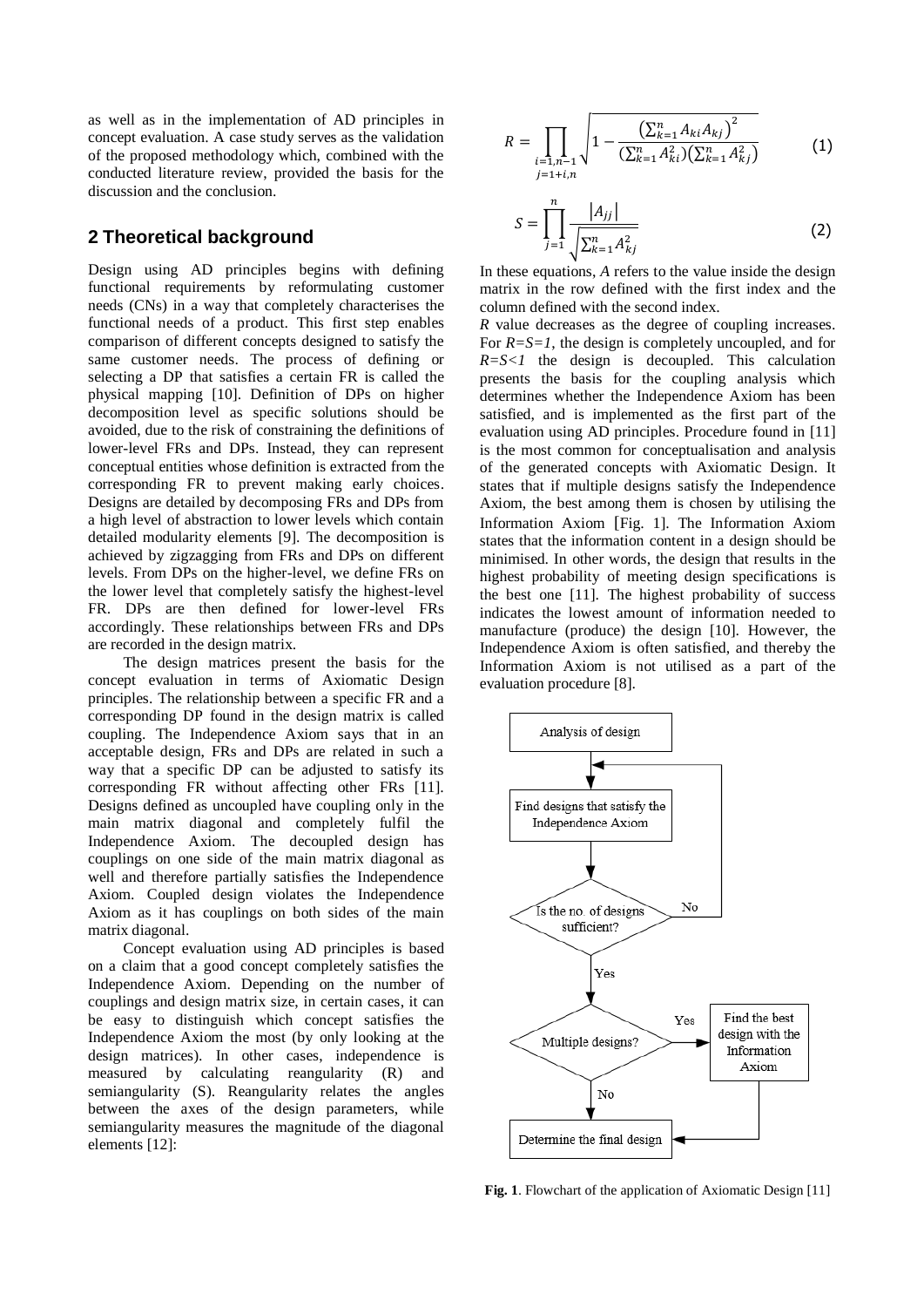Several studies of evaluation with Axiomatic Design principles have been conducted ([13]–[15]) based on the aforementioned procedure. For example, AD principles were used to analyse and improve designs of emergency core cooling systems by complying to the Independence Axiom and, afterwards, the best among them was chosen with the Information Axiom [13]. Further, evaluation of the suspension systems was conducted by applying the axioms and analysing coupling to improve ride comfort [14]. In a case study that evaluated existing friction devices [15], the Information Axiom is applied even though none of the designs satisfies the Independence Axiom. In some studies, the evaluation was conducted as part of the application of Axiomatic Design principles for product development [16][17].

Based on these and other formerly conducted studies three drawbacks of concept evaluation with Axiomatic Design were recognised. To start with, problems occur when concepts that weren't generated with AD principles are being evaluated since the evaluation procedure itself doesn't alternate the relationships between defined FRs and DPs. To be more precise, procedure for evaluation is not defined if concepts that weren't generated using AD principles violate the Independence Axiom. However, concepts that are chosen for detailing can be subsequently modified by taking into consideration recognised couplings.

Secondly, there is a lack of guidelines for incorporating different types of requirements and criteria in concept evaluation. For instance, non-technical requirements are defined as constraints and, as such, are not part of the design matrix (and, consequently, not part of the evaluation) [7]. This exclusion of non-technical requirements can result in unaesthetic and costly products that fail to satisfy customer needs [11].

Thirdly, decomposition can include non-essential functions, which aim to increase attractive qualities of a product [18]. For instance, primary functions of a mobile phone are to send and receive phone calls, provide access to the Internet, take photos etc., but adding additional features to the camera can make the mobile phone more desirable. This approach leads to concepts that have a different set of FRs, even though they satisfy the same customer needs (CNs). When using AD principles for evaluation often certain concepts don't fulfil all identified FRs. As such, concepts have design matrices of various sizes what makes a comparison of concepts difficult. In other words, it is hard to achieve the ranking of alternatives since AD principles usually compare concepts to the ideal one.

Building on these premises, the following research methodology was used to structure and conduct this study.

# **3 Research methodology**

The literature review was conducted during the preliminary research phase to analyse existing evaluation procedures based on Axiomatic Design principles.

Initial concept evaluation was done based on [11], which, along with the analysis of existing case studies,

revealed its drawbacks. This procedure suggests applying Axiomatic Design in the same way for different purposes - concept development, analysis of existing designs and design improvement [11]. As such, it seems to be too generic and does not provide sufficient guidelines for the concept evaluation itself. For instance, in a case study of evaluating in-pipe robot design [16], dependencies of FRs and DPs were observed only at their own level of decomposition. This type of dependency analysis could lead to unrecognised couplings that, consequently, cause design issues in later stages of the design process. Other examples found in literature usually define a different design matrix for each concept. In such cases, concepts aren't compared to one another but only tested to see if and to what extent do they satisfy the Independence Axiom.

To address issues identified during the initial concept evaluation, the proposed methodology suggests creating a single design matrix equal for all developed concepts that includes their FRs and corresponding DPs. Mutual comparison of concepts can provide further insights into their strengths and weaknesses. Decomposition of a single concept rarely shows which FRs are missing, whereas having multiple concepts defined with the same FRs can indicate which FRs haven't been fulfilled by different concepts. Therefore, the analysis of fulfilment of FRs is set as a first step of the concept evaluation with the modified procedure. The second step, the analysis of non-diagonal elements, is added for similar reasons. An indication of mutual couplings can also help the designer to recognise reoccurrence of specific design problems, and imply potential solutions through comparison with other matrices. Examples found in the literature mostly aim at an analysis of concepts that are being generated by considering the Independence Axiom. Concepts that were not generated with AD principles often cannot be altered in such way, and therefore this methodology proposes an additional application of the Information Axiom to better inform a designer before deciding on a potential concept that should be further developed.

In order to illustrate the application of the modified methodology for concept evaluation, it was applied to mobility scooter conceptual design conducted in cooperation with an industrial partner.

# **4 Proposed modified methodology for concept evaluation**

To tackle the previously mentioned problems in Sections 2 and 3, this paper proposes the modified concept evaluation methodology [\[Fig. 2\]](#page-3-0). The proposed procedure is primarily intended for evaluation of concepts that weren't generated with AD principles. In such cases, FRs are set after working principles of a product have already been defined. Such concepts cannot be changed to satisfy the Independence Axiom since alterations aren't a part of the evaluation process.

Unlike the procedure provided in [\[Fig. 1\]](#page-1-0) where evaluation begins with the Independence Axiom, in modified methodology presented in this paper evaluation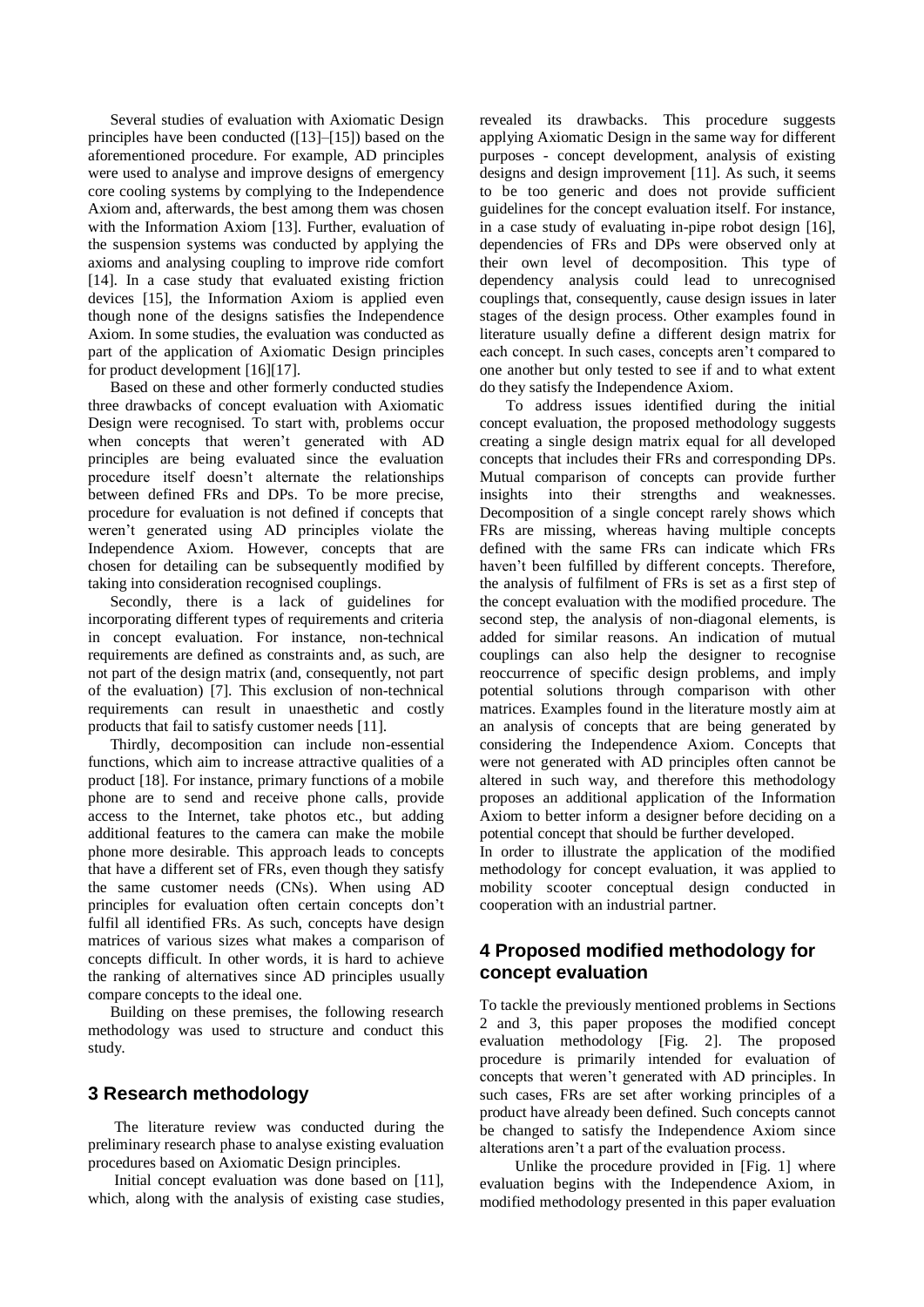starts with an analysis of the number of fulfilled FRs. Therefore, evaluation applying Independence Axiom is conducted when there isn't a single concept that satisfies the set of FRs. This second part of the evaluation starts with an analysis of non-diagonal elements in the design matrix. Non-diagonal elements, i.e. couplings, found in one concept can perhaps be resolved by taking a partial solution from another concept which lacks that nondiagonal element.



<span id="page-3-0"></span>**Fig. 2.** Modified flowchart of the application of Axiomatic Design

This step is followed by the coupling analysis of the created design matrices. Design matrices of the highest level cannot be solely used for evaluation because they aren't related to concepts, but present general decomposition of the design problem. Therefore, lowerlevel design matrices are integrated into upper-level matrices until the single final matrix for all developed concepts is defined. If a concept does not fulfil a certain FR or lacks a specific DP, corresponding row or column needs to be removed from the design matrix creating a smaller matrix for that concept. Due to possible design complexity, obtained design matrices can be large, which is why reangularity and semiangularity should be calculated to determine the coupling measure for specific concepts. This calculation enables direct comparison of concepts based on satisfaction of the Independence Axiom. However, calculation of semiangularity and reangularity metrics often requires a substantial amount of data and is, therefore, more appropriate for later stages of the design process. This data could be obtained from computer simulations (e.g. FEM and kinematic analysis) or analysis of produced prototypes.

If a final decision cannot be made based on these steps, the Information Axiom is applied, because, unlike the Independence Axiom, it can take into consideration other requirements that have been set on the product. Various constraints can be used to calculate the information content and help choose the best concept. Values of these constraints can be used as the design

range (DR), and the ability of the system to fulfil these values is called the system range (SR). The probability of success or, in other words, the information content, is the intersection between the design range and system range. The concept with the smallest information content is the best one according to the Information Axiom.

## **5 Application of proposed methodology**

Within the scope of a student product development project course, new mobility scooter concepts were developed. Mobility scooters are electrically powered vehicles designed specifically for the people with limited mobility. The aim of the student development project was to develop a mobility scooter which can be folded and adjusted according to the user needs while considering its aesthetics and ergonomics constraints. At the end of the project, prototypes of developed concepts were produced. This enabled measurement of the fulfilment of the desired requirements set at the beginning of the project. Proposed evaluation methodology was afterwards applied to developed concepts in order to illustrate its application on the student project.

#### **5.1 Defining requirements**

Evaluation criteria for the case study were derived from customer needs, constraints and non-functional requirements. Customer needs were defined from information gathered through market research and interviews with customers. Most important CNs include the need for a mobility scooter to be lightweight enough for a single person to lift and carry, the possibility of transporting in a car trunk and airport luggage, and the ability to adjust the vehicle so that it suits various people, regardless of their height and mobility. In addition to this, non-functional requirements were defined, because they contain features essential to the customer which couldn't be incorporated into functional requirements (e.g. easy to clean). Industrial partner provided input constraints which present target values for parameters measured on produced prototypes (e.g. mass needs to be under 10kg). Legal obligations are translated into system constraints which must be met (e.g. max speed of 6 km/h).

Functional requirements on the highest level are defined from customer needs regardless of the partial solutions provided in concepts. Satisfying the FRs set on the highest level is a priority because otherwise the basic product functions aren't fulfilled. The defined set of FRs on the highest level is then decomposed to determine FRs on lower levels.

#### **5.2 Generating design matrices**

Design parameters of each level are obtained through the standard process of zigzagging as explained in Section 2. This zigzagging procedure results in initial design matrices that define relationships between FRs and DPs of each level separately and cannot be used for concept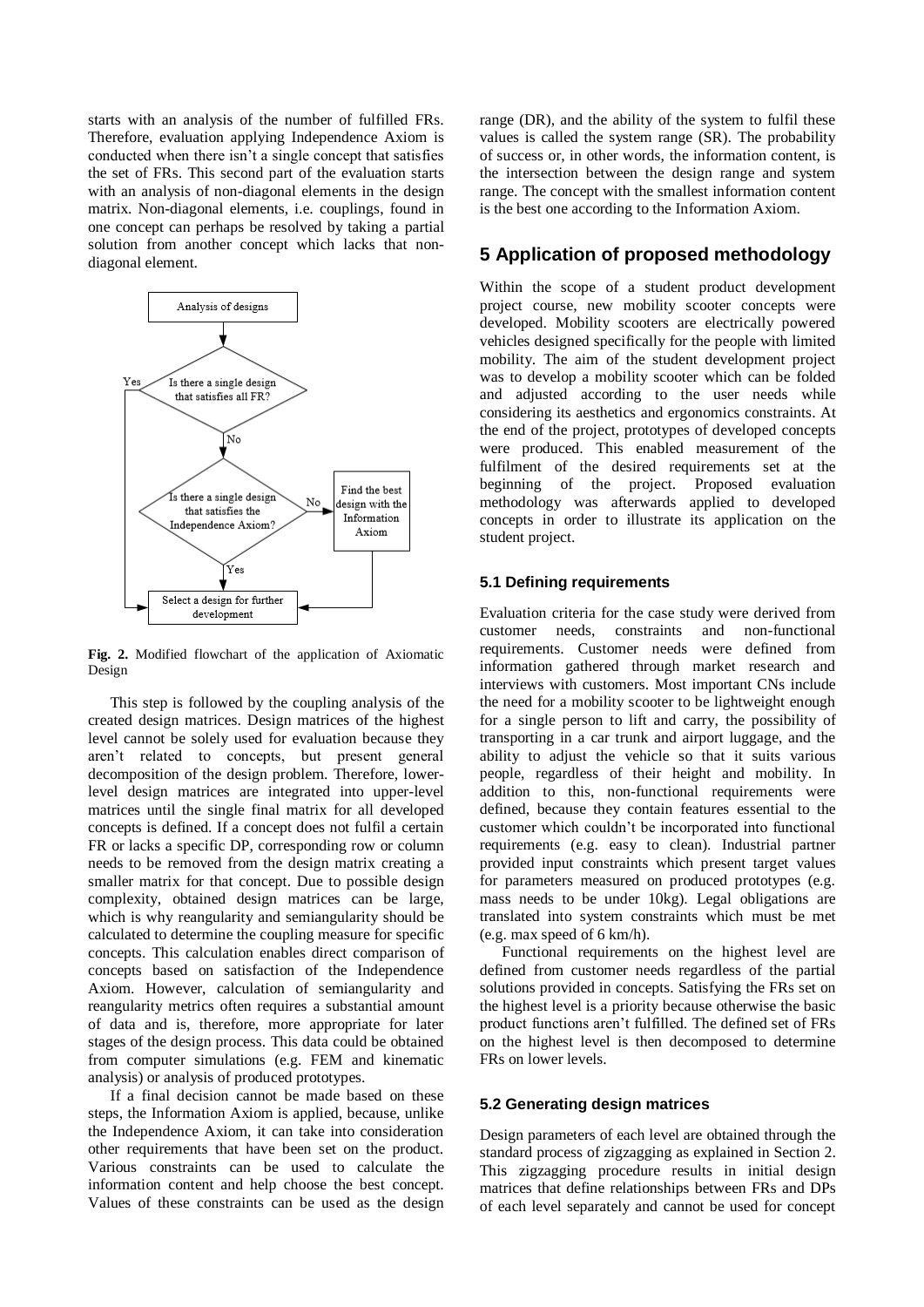evaluation. The process of determining initial design matrices is iterative to ensure that FRs defined by decomposition are mutually exclusive and collectively exhaustive (MECE) [19]. In a collectively exhaustive decomposition, higher-level FR is completely defined with corresponding lower-level FRs. Mutually exclusive decomposition results in lower-levels FRs that do not overlap. As such, this process describes the minimum set of FRs that entirely characterises the design objective [4]. However, developed concepts can contain additional functional requirements that can result in deviations from the ideal design. Without introducing additional FRs, it wouldn't be possible to conduct the detailed evaluation.

Design matrices are filled with symbols *X* in case of an existing relationship between specific FR and a corresponding DP, and *0*, when there is no relationship between FR and DP. In other words, the designer determines which FRs and DPs are coupled. The relationship can be defined with a design equation to determine the exact value, but it usually assumes the value of 1 if an FR and a DP are completely coupled.

Design matrix of the highest level is upper triangular (decoupled) [\[Table 1\]](#page-4-0). Design matrices on lower levels need to be uncoupled or also upper triangular to satisfy the Independence Axiom. In other words, coupling that appeared on the highest level of decomposition must be reflected on lower levels as well. Subsequently, the coupling is affected by changing the order of fulfilling functional requirements. The order of rows in the design matrices indicates the order of fulfilling FRs.

Mobility scooter design was decomposed on 3 levels, and the total of 30 FRs and DPs was defined. For conciseness, only 3 out of 9 initial design matrices will be shown and explained.

<span id="page-4-0"></span>

 $\overline{1}$ 

| <b>INDEX</b> | FR                                                    | DР                             |
|--------------|-------------------------------------------------------|--------------------------------|
|              | Ensure load capacity                                  | Rigidity of basic<br>structure |
|              | Allow movement of<br>parts                            | Movable subsystem              |
| 3            | Ensure the flow of<br>energy required for<br>movement | System for movement            |
|              | Enable operating of the<br>vehicle                    | Operating components           |

$$
\begin{bmatrix} FR_1 \ FR_2 \ FR_3 \ CR_4 \ \end{bmatrix} = \begin{bmatrix} X & X & X & 0 \\ 0 & X & 0 & X \\ 0 & 0 & X & 0 \\ 0 & 0 & 0 & X \end{bmatrix} \begin{bmatrix} DP_1 \ DP_2 \ DP_3 \ DP_3 \end{bmatrix} \tag{3}
$$

 $\overline{1}$ 

By further decomposition of the FR1 *Ensure load capacity,* another upper triangular matrix was generated [\[Table 2\]](#page-4-1). This design matrix for FR1 includes, in addition to others, the symbol  $x$ , which means that the FR and DP aren't coupled at the moment, but could become in later stages of the design process. We can define that  $X \gg x$ , and the relationship containing x as

currently uncoupled, but there is no guarantee of satisfying the Independence Axiom in case the concept is changed. For instance, DP<sup>12</sup> *Dampening front fork* can affect the FR11 *Ensure construction rigidity* depending on the design.

<span id="page-4-1"></span>

|  | Table 2. Decomposition of FR1 Ensure load capacity |  |  |  |
|--|----------------------------------------------------|--|--|--|
|  |                                                    |  |  |  |

| Ensure construction<br>11<br>Shock-absorbent frame<br>rigidity<br>Reduce the shock<br>12<br>impact on the front part<br>Dampening front fork<br>of the construction<br>13<br>User positioning<br>Adjustable seat<br>Secure user against<br>14<br>Safety supports<br>fallout<br>Enable transportation<br>Removable storage | <b>INDEX</b> | FR                  | DP |
|---------------------------------------------------------------------------------------------------------------------------------------------------------------------------------------------------------------------------------------------------------------------------------------------------------------------------|--------------|---------------------|----|
|                                                                                                                                                                                                                                                                                                                           |              |                     |    |
|                                                                                                                                                                                                                                                                                                                           |              |                     |    |
|                                                                                                                                                                                                                                                                                                                           |              |                     |    |
|                                                                                                                                                                                                                                                                                                                           |              |                     |    |
| space                                                                                                                                                                                                                                                                                                                     | 15           | of additional cargo |    |

|  |  |  |  | $\begin{bmatrix} FR_{11} \\ FR_{12} \\ FR_{13} \\ FR_{14} \\ FR_{15} \end{bmatrix} = \begin{bmatrix} X & x & 0 & 0 & 0 \\ 0 & X & 0 & 0 & 0 \\ 0 & 0 & X & X & 0 \\ 0 & 0 & 0 & X & 0 \\ 0 & 0 & 0 & 0 & X \end{bmatrix} \begin{bmatrix} DP_{11} \\ DP_{12} \\ DP_{13} \\ DP_{14} \\ DP_{15} \end{bmatrix}$ |     |
|--|--|--|--|-------------------------------------------------------------------------------------------------------------------------------------------------------------------------------------------------------------------------------------------------------------------------------------------------------------|-----|
|  |  |  |  |                                                                                                                                                                                                                                                                                                             |     |
|  |  |  |  |                                                                                                                                                                                                                                                                                                             |     |
|  |  |  |  |                                                                                                                                                                                                                                                                                                             | (4) |
|  |  |  |  |                                                                                                                                                                                                                                                                                                             |     |

Decomposition of the FR14 *Secure user against fallout* resulted in decoupled matrix [\[Table 3\]](#page-4-2). The DPs on this level are parts of the DP13 *Adjustable seat* what leads to couplings that potentially have to be resolved. Yet, FRs on the observed level are independent, and the couplings can be shown in the final matrix.

<span id="page-4-2"></span>**Table 3.** Decomposition of FR14 Secure user against fallout

| <b>INDEX</b> | FR                                               | DР                 |
|--------------|--------------------------------------------------|--------------------|
| 141          | Support legs                                     | Stable leg support |
| 142          | Support arms                                     | Firm seat armrests |
| 143          | Support back                                     | Firm seat backrest |
|              | $[FR_{141}]$<br>$[X \quad 0 \quad 0] [DP_{141}]$ |                    |

$$
\begin{bmatrix} I_{141} & 1 \\ FR_{142} \\ FR_{143} \end{bmatrix} = \begin{bmatrix} A & 0 & 0 \\ 0 & X & 0 \\ 0 & 0 & X \end{bmatrix} \begin{bmatrix} D_{1141} \\ DP_{142} \\ DP_{143} \end{bmatrix}
$$
 (5)

The FR1 *Ensure load capacity* was decomposed with two matrices shown above. Decomposition is the same for each scooter which makes them comparable.

#### **5.3 Evaluation based on achieved matrices**

According to the first evaluation step, none of the mobility scooter concepts entirely fulfils the defined set of FRs. Moreover, 3 out of 4 concepts do not allow the transportation of additional cargo (FR15). Other than this FR, concepts only partially fulfil the FR21 *Enable*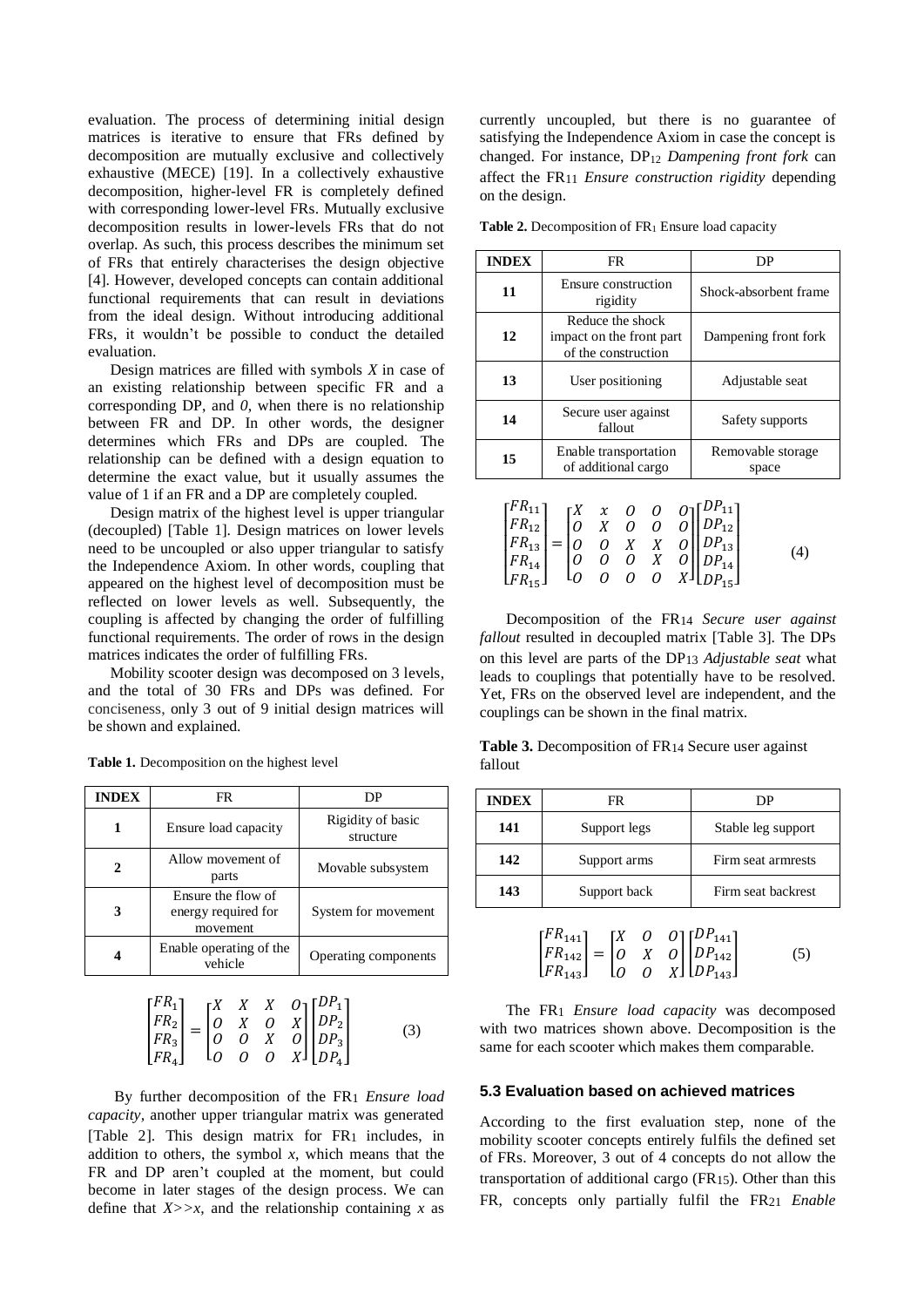*folding*, meaning that the mobility scooter concepts can be folded but not by satisfying the entire set of FRs on the lower level. This is due to the implementation of FRs that are specific to certain concepts. This problem can occur when evaluating concepts which were not generated using AD principles since the same higherlevel FR can be achieved through a different set of lower-level FRs. In such cases, not fulfilling every FR defined on a lower level doesn't imply that a higherlevel FR hasn't been satisfied. Fulfilment of FRs for each concept is shown in a tabular view, to make analysis easier [\[Table 4\]](#page-5-0). If a particular concept fulfils an FR, the table contains an *X*, otherwise it contains *0*.

Concept 4 fulfils more FRs in comparison to others and, therefore, its final design matrix contains the highest number of FRs and DPs. However, matrix size doesn't necessarily imply that concept represents a better solution. For instance, every scooter can fulfil FR21 *Enable folding* and, multiple FRs on its lower decomposition level present a complicated folding procedure for the user. In other words, additional FRs can be perceived as redundant. Since Concept 2 can fulfil all the higher-level FRs (*Enable transportation of additional cargo*, *Enable folding* and *Adjust vehicle to the user*), it is considered as a better concept, even though concept 4 fulfils all lower-level FRs for adjusting the vehicle to the user. Concepts 1 and 3 were identified as weaker solutions based on this first step of evaluation.

<span id="page-5-0"></span>**Table 4**. Evaluation based on fulfilment of FRs that haven't been satisfied in all concepts

|                                                   | Functional requirements (FR)                                     | Concept 1      | Concept 2    | Concept 3      | Concept 4      |
|---------------------------------------------------|------------------------------------------------------------------|----------------|--------------|----------------|----------------|
|                                                   | Enable transportation of<br>additional cargo (FR <sub>15</sub> ) | $\overline{0}$ | X            | $\overline{0}$ | $\overline{0}$ |
|                                                   | Alter frame<br>length $(FR_{211})$                               | X              | $\theta$     | $\theta$       | $\overline{0}$ |
|                                                   | Rotate seat<br>carrier (FR <sub>212</sub> )                      | X              | $\mathbf{0}$ | X              | X              |
| Enable folding (FR21)                             | Enable tiller<br>folding<br>$(FR_{213})$                         | X              | $\mathbf{0}$ | $\overline{0}$ | X              |
|                                                   | Enable frame<br>folding<br>$(FR_{214})$                          | $\overline{0}$ | X            | X              | X              |
|                                                   | Adjust tiller<br>height (FR <sub>231</sub> )                     | $\overline{0}$ | X            | $\overline{0}$ | X              |
| Adjust vehicle to the user<br>(FR <sub>23</sub> ) | Adjust tiller<br>angle $(FR232)$                                 | $\overline{0}$ | $\theta$     | $\overline{0}$ | X              |
|                                                   | Adjust seat<br>height (FR <sub>233</sub> )                       | $\overline{0}$ | X            | $\overline{0}$ | X              |
|                                                   | Enable seat<br>rotation<br>(FR <sub>234</sub> )                  | $\overline{0}$ | X            | $\overline{0}$ | X              |

The next step in evaluation is the analysis of nondiagonal elements in the final matrices of each concept. Table 5 shows how many non-diagonal elements are shared between different concept solutions. This comparison may indicate which independencies designers most often fail to satisfy. In addition, it can support designers in their search for partial solutions in other concepts that managed to satisfy Independence Axiom.

|                                              | Concept | Concept<br>2 | Concept<br>3 | Concept |
|----------------------------------------------|---------|--------------|--------------|---------|
| Concept                                      |         | 20           | 21           | 22      |
| Concept<br>2                                 | 20      |              | 21           | 29      |
| Concept<br>3                                 | 21      | 21           |              | 22      |
| Concept                                      | 22      | 29           | 22           |         |
| Total no.<br>of non-<br>diagonal<br>elements | 24      | 36           | 22           | 40      |

**Table 5.** Number of common and total number of non-diagonal elements in concepts

The total number of non-diagonal elements represents how many couplings appear in the final design matrix of each concept. Concept 4 has the highest total number of non-diagonal elements. This is partially due to the many FRs defined for folding of the scooter and adjusting it to the user. Concept 3 has the lowest number of FRs for folding and adjusting the vehicle, and the smallest number of non-diagonal elements. Comparison of the total number of non-diagonal elements and the common number of elements can sometimes indicate a common issue among different designs. In this case study, there are 19 non-diagonal elements common to all four concepts. Due to such a high number of non-diagonal elements, it can be concluded that maintaining the independence of FR21 *Enable folding* and FR23 *Adjust vehicle to the user* was a difficult task for designers. Beside these two FRs, by analysing the location of non-diagonal elements, partial solutions for couplings can be found and applied to other concepts. For instance, DP311 *Li-ion battery* is dependent on the FR46 *Usable in darkness*. This coupling can be resolved by providing an independent power source for the light that every scooter must have due to legal obligations.

Afterwards, concept comparison was done by calculating reangularity and semiangularity with equations given in Section 2 of this paper. At this stage of the design process, there was not enough information to determine the exact coupling values. Therefore, design matrices were populated with values based on designers' perception of coupling severity in the following way:  $X$  equals 1,  $x$  equals 0,1 due to the condition *X>>x*, and *0* remained 0. Calculated values are shown in [Table 6].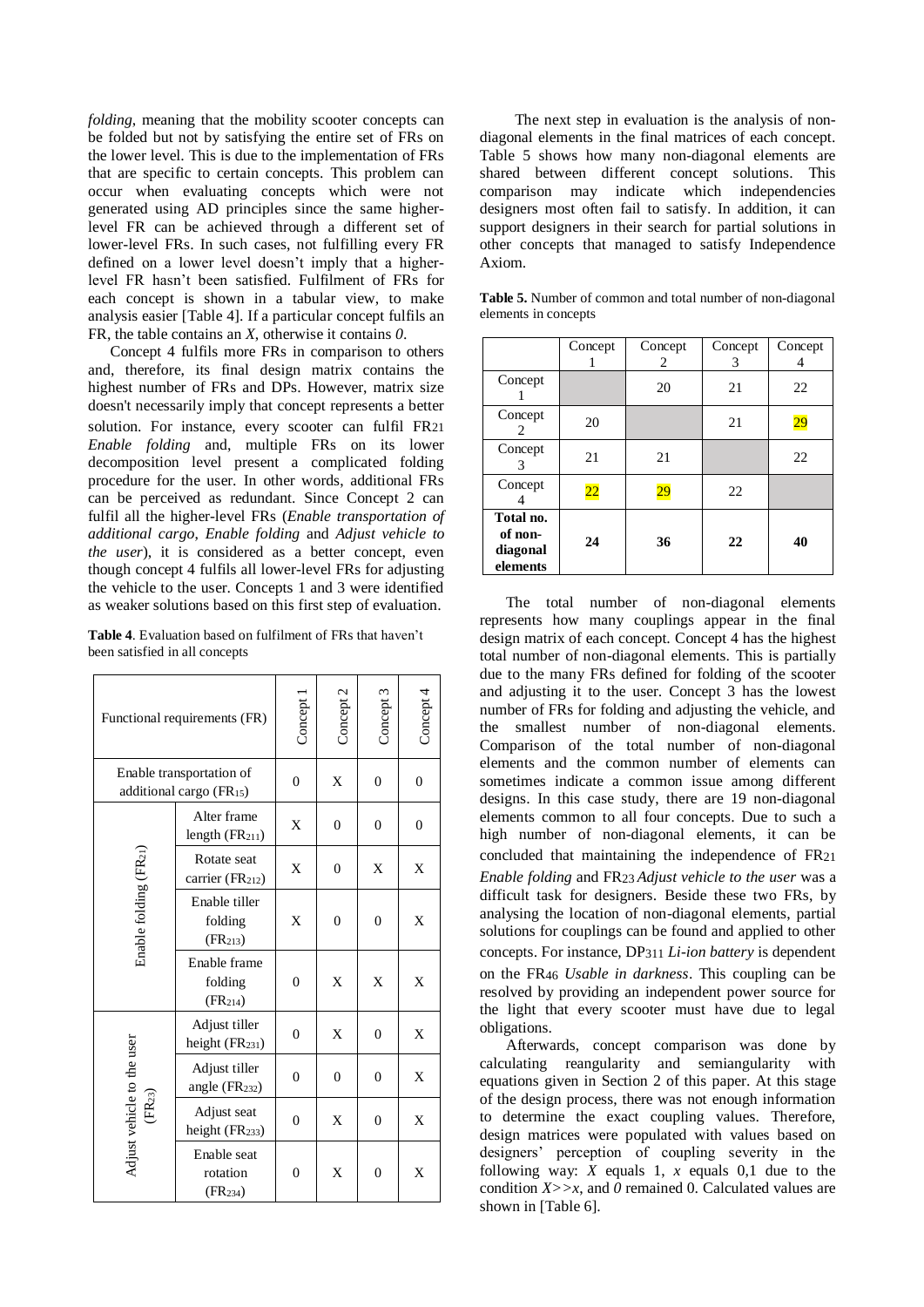|           | Reangularity | Semiangularity |
|-----------|--------------|----------------|
| Concept 1 | 0,3266       | 0,001889       |
| Concept 2 | 0,3952       | 0,000564       |
| Concept 3 | 0,3462       | 0,003646       |
| Concept 4 | 0,2933       | 0,000344       |

**Table 6.** Concept comparison by reangularity and semiangularity values

These values imply that none of the concepts satisfies the Independence Axiom. To our knowledge, literature doesn't provide guidelines whether the concept for further development should be the one with the highest value of reangularity  $(R=1$  for uncoupled designs) or the one with the smallest difference between reangularity and semiangularity (R=S for a decoupled design). Concept 2 and Concept 4 are closer to satisfying the desired design matrix than concepts 1 and 3, but are still far away from fulfilling the Independence Axiom. Therefore, a final decision wasn't made and, the Information Axiom had to be applied for further evaluation.

In this final step, input constraints provided by the industrial partner were compared to the values measured on the prototypes [\[Table 7\]](#page-6-0). In addition to this, folding time was added as an important aspect for the users. The information content is calculated with equations provided in [10] where the SR is achieved value on a concept, and the CR is input constraint value. Information content is defined as zero if the achieved value is smaller or the same as required.

| Criteria                        | Constraint<br>value | Concept 1 | Concept 2 | Concept 3 | Concept 4 |
|---------------------------------|---------------------|-----------|-----------|-----------|-----------|
| Mass [kg]                       | $\leq10$            | 26,1      | 23,1      | 26,3      | 24,5      |
| Folding<br>time [s]             | $min=$<br>13        | 20        | 13        | 27        | 40        |
| Length<br>[mm]                  | $\leq 900$          | 950       | 810       | 950       | 780       |
| Height<br>$\lceil$ mm $\rceil$  | $\leq 700$          | 770       | 598       | 700       | 650       |
| Width [mm]                      | $\leq 400$          | 620       | 670       | 550       | 870       |
| Total<br>information<br>content |                     | 2,853     | 1,952     | 2,987     | 4,035     |

<span id="page-6-0"></span>**Table 7.** Concept comparison based on Information Axiom

Since the ideal information content is 0, it can be concluded that Concept 2 is the best solution according to the Information Axiom. It has the smallest mass and the least folding time which are two aspects of the utmost importance for the user. On the other hand, Concept 4 which fulfils more FRs has proven to be more complicated compared to other scooters and particularly, Concept 2.

This application represents four steps explained in the proposed modified methodology for the concept evaluation with AD principles. Each step provided different insights into the strengths and weaknesses of the analysed concepts. The application also showed that results are inconsistent by using different AD evaluation criteria. Using the Independence Axiom, Concept 4 is perceived as the best solution due to the least amount of changes that are required for satisfaction and fulfilment of FRs. However, other steps in the evaluation, like calculation of reangularity and semiangularity values, non-diagonal elements and the Information Axiom, raised serious concerns about Concept 4 due to additional FRs. These results may be a consequence of working with concepts that weren't generated using AD principles since it can be hard to retroactively achieve the minimum set of FRs like AD principles demand. If the evaluation was based solely on the Independence Axiom, as is usually the case, Concept 4 could've been chosen as the best one. This application shows that a more extensive validation of various concept evaluation steps should be taken in further studies to embrace different criteria and aspects of the proposed solutions.

### **6 Discussion**

Application of AD principles to concept evaluation relies more on technical knowledge, compared to other methods used for evaluation, since the designer reformulates the needs perceived by the customer into the functional requirements [12]. Therefore, this results in an evaluation process based on the fulfilment and independence of functional requirements and may reduce biased personal judgments [7]. However, Axiomatic Design doesn't provide a way to check whether the CNs have been adequately reformulated to FRs. In addition, there is still no detailed procedure for defining FRs. Other than defining FRs, it is crucial to specify nontechnical requirements and constraints properly. Until now, these other types of information usually haven't been incorporated into the evaluation process.

In addition, literature doesn't acknowledge the difference of evaluating concepts generated with or without AD principles. Concepts that weren't generated with AD principles aren't improved to satisfy the Independence Axiom within the scope of the evaluation. However, conducted evaluation suggests improvements which can be applied in the later stages of the design process.

The proposed methodology suggests an implementation of constraints for the design range as a part of the Information Axiom. The implementation can be hard to conduct if there is not enough information about target values for concepts. However, implemented constraints can show to what extent the customer needs are satisfied. Examples found in literature mostly compared a single concept to its ideal solution [10]-[15]. Previously, concepts were often not compared to one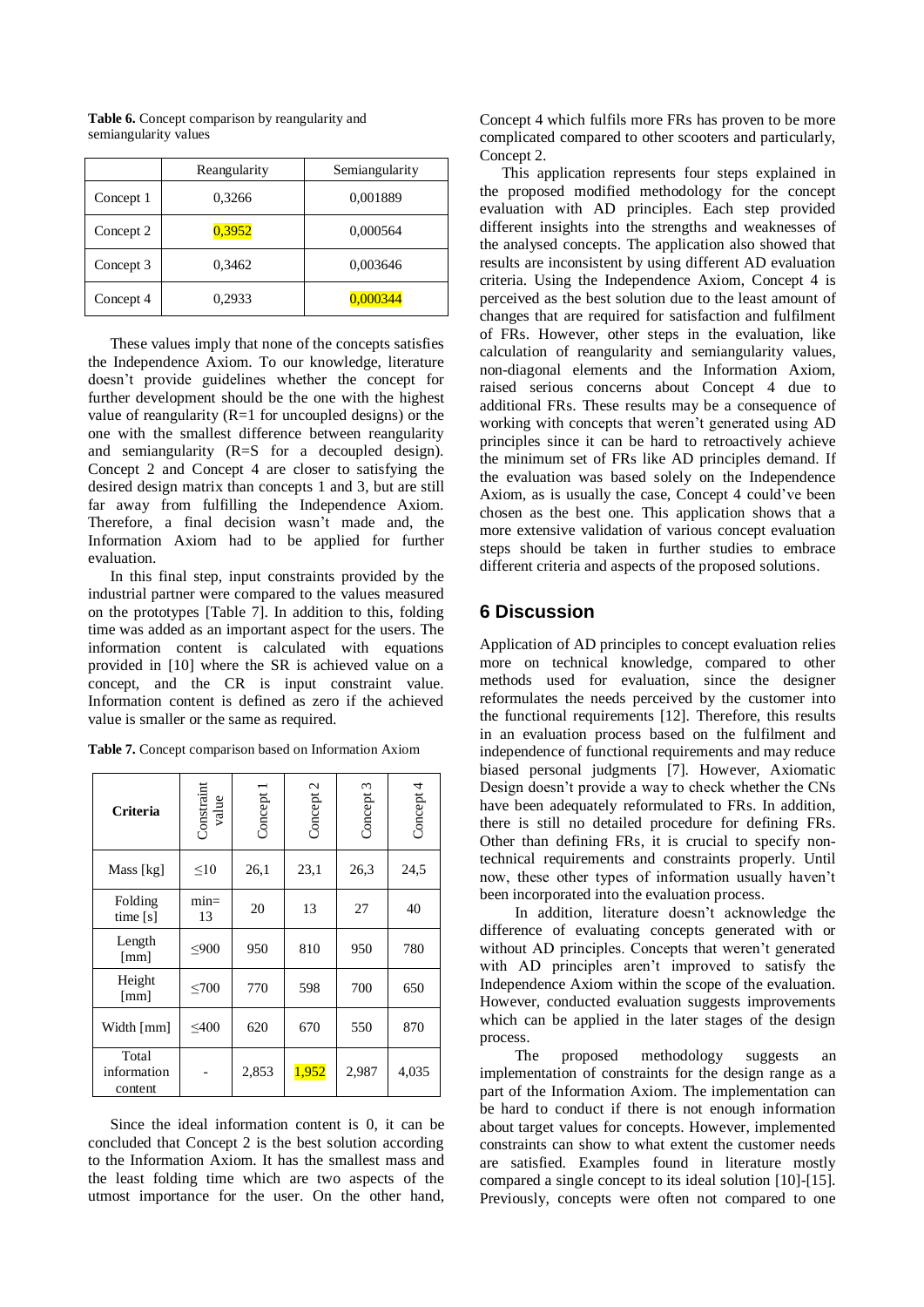another due to their different decompositions on lower levels. The proposed methodology aims to avoid this problem by generating a general common matrix for each concept that includes FRs found in all of them. If the concepts aren't comparable in such way, evaluation cannot be done based on fulfilment of FRs and number of total and shared non-diagonal elements. On the other hand, if the evaluation based on fulfilment of FRs isn't conducted, an incomplete solution could be chosen.

One of the advantages of applying the proposed methodology is the ability to combine different solutions from various concepts to solve certain couplings. Analysis of non-diagonal elements provides insight about couplings that are the most difficult for the designer to resolve. It also enables easy comparison of different solutions which can be beneficial when combining different concepts. These first two steps, the fulfilment of FRs and analysis of non-diagonal elements, are suitable for application in the earlier phases of conceptualisation. In addition, they are easy to implement.

In this case study, application of Independence Axiom in terms of calculating coupling measures (reangularity and semiangularity) hasn't provided sufficient information for concept selection. This may be due to the small differences between the obtained concept values and inadequate definition of the coupling values. Therefore, the Information Axiom was applied to the concepts that didn't satisfy the Independence Axiom, even though Axiomatic Design theory advises against it. Unlike the first two steps, calculating the coupling measures and the Information Axiom usually requires more data and is often more appropriate to implement in later stages of the design process. More case studies will be conducted to provide additional validation and testing of the proposed methodology.

## **7 Conclusion**

The modified methodology proposed in this paper aims to solve reoccurring issues found in the literature about various aspects of concept evaluation using AD principles. The underlying logic of the proposed methodology suggests a definition of the common matrices for developed concepts and includes four subsequent steps to enable proper concept evaluation. Each of the evaluation steps showed its advantages and potential issues as pointed out in the previous section.

The validation of the proposed methodology was carried out by analysing concepts generated during mobile scooter development. After initial matrices were defined, couplings were affected by reformulating FRs and DPs and changing their order in the design matrix. The proposed evaluation methodology showed that none of the concepts fulfils the whole set of FRs and the Independence Axiom. Therefore, the evaluation at this stage was inconclusive, indicating the need for the Information Axiom.

Further research should examine the problem of carrying out different FRs throughout the different phases of the product lifecycle. For instance, the user

either adjusts the mobility scooter or unfolds/folds it, but never simultaneously. Currently, such cases are usually presented as coupling even though it is preferable to have the same product fulfil different functions at different times. Coupling measures, R and S, should be also further studied to ensure the proper analysis and interpretation of obtained values. Although there are many ways to apply the Information Axiom, further research should be conducted to enable implementation of different types of requirements and criteria.

The case project was a part of the Erasmus+ Strategic Partnership programme and funded with support from the European Commission. This communication reflects the views of the authors, and the Commission cannot be held responsible for any use which may be made of the information contained therein.

### **References**

- [1] K. T. Ulrich and S. D. Eppinger, *Product Design and Development*, 5th ed. 2012.
- [2] D. G. Ullman, *The Mechanical Design Process*. New York: McGraw-Hill, 2010.
- [3] G. Pahl, W. Beitz, J. Feldhusen, and K.-H. Grote, *Engineering Design*, 3rd ed. Springer-Verlag, 2007.
- [4] N. P. Suh, *The Principles of Design*. Oxford University Press, 1990.
- [5] Y. Borgianni and D. T. Matt, "Ideality in Axiomatic Design and beyond," in *Procedia CIRP*, 2016, vol. 53, pp. 95–100.
- [6] N. P. Suh, *Complexity: Theory and Application*. Oxford University Press, 2005.
- [7] A. Xiao, S. S. Park, and T. Freiheit, "A Comparison of Concept Selection in Concept Scoring and Axiomatic Design Methods," *Proc. Can. Eng. Educ. Assoc.*, 2011.
- [8] O. Kulak, S. Cebi, and C. Kahraman, "Applications of axiomatic design principles: A literature review," *Expert Syst. Appl.*, vol. 37, no. 9, pp. 6705–6717, 2010.
- [9] A. Kreuzer, B. Nitsche, and J. Kantola, "Application of Axiomatic Design to Electric Bicycles," *Proc. ICAD2014, Eight Int. Conf. Axiomat. Des.*, pp. 35–42, 2014.
- [10] B. El-Haik, *Axiomatic Quality: Integrating Axiomatic Design with Six-Sigma, Reliability, and Quality Engineering*. John Wiley & Sons, 2005.
- [11] G.-J. Park, *Analytic Methods for Design Practice*. Springer Science & Business Media, 2007.
- [12] D. Silverstein, P. Samuel, and N. Decarlo, *Axiomatic Design*, vol. 1. 2011.
- [13] G. Heo and S. K. Lee, "Design evaluation of emergency core cooling systems using